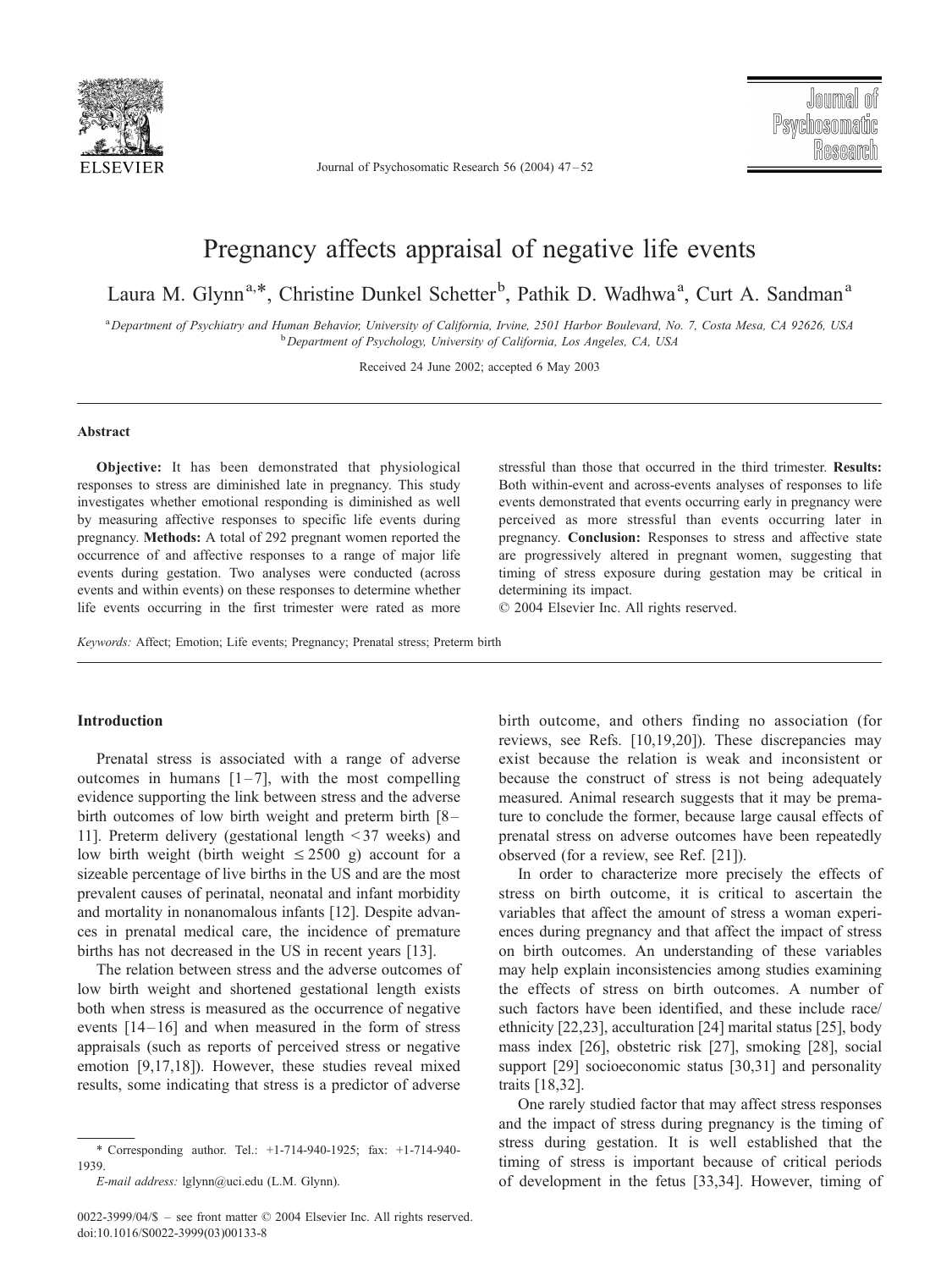stress could also be important because maternal responses to stressful events may differ depending upon when the events occur during gestation. Physiological responses to stressor challenge decrease as pregnancy advances. Responding of both the hypothalamic – pituitary–adrenal and sympathetic –adrenal –medullary systems are progressively dampened during pregnancy [35–39]. Such changes in the physiological stress response may be associated with attenuated psychological responding. For example, Glynn et al. [14] found that appraisals of the emotional impact of a major earthquake were related to the time of gestation at which the earthquake occurred. Those who experienced the earthquake early in pregnancy rated it as more stressful than those who experienced it late in pregnancy.

The purpose of the present study was to characterize stress appraisals at different stages of pregnancy by examining affective responses to a diverse set of stressful life events. If dampened physiological reactivity found in other studies is associated with diminished affective responding, then we should find that life events experienced early in pregnancy are appraised as more stressful than those experienced later.

#### Method

## Participants

A total of 292 women who were attending a prenatal clinic associated with the University of California, Irvine, participated. Participants were recruited into the study during the late second or early third trimester of pregnancy. Sixty-two percent of the women who were approached agreed to participate. Those consented had a mean age of 26.0 years, were 46.6% primiparous, 63.3% married, 44.5% Hispanic and 48.8% White non-Hispanic. Each woman had a singleton pregnancy. All participants gave written, informed consent and the study was approved by the Institutional Review Board of the University of California, Irvine.

### Gestational age assessment

Because we were interested in the timing of stress during pregnancy, it was particularly important that our estimates of date of conception and gestational age be accurate. Gestational age was determined by the best obstetric estimate based on a combination of last menstrual period and early uterine size and was confirmed by ultrasonography at 20 weeks. For cases in which a discrepancy between last menstrual period, clinical examination and ultrasonography exceeded the margin of error for ultrasonographic biometry for gestational age, the estimate of gestational age was revised according to the results of the ultrasonography.

## Life events assessment

Participants completed an interview concerning 24 major life events once during gestation and once postpartum. The life events instrument was adapted for pregnancy from one employed in a large epidemiological study of mental health [40]. At the first assessment (approximately 32 weeks of gestation), all life events from conception until that point in pregnancy were reported. At the second assessment (approximately 6 weeks postpartum), women reported all events that had occurred since the first interview at 32 weeks of gestation until birth. In addition to reporting whether or not any of the events had occurred, each women also reported the date of the event and how upsetting or aversive she had found the event. This affective rating was made on a four-point scale with the endpoints ''not at all'' and "extremely." Approximately one third  $(n=93)$  of the women were excluded from the life events analyses because they reported experiencing none of the life events included in the instrument during pregnancy. We conducted analyses comparing those who experienced life events to those who did not on several demographic and medical variables.

Of the 24 life events, 18 were included in the analyses (see Table 1 for a list of events). Five events were excluded because they occurred less than 10 times in the population and thus were not of sufficient number to include in the analyses (these events included: severe car accident, burglary, mugging or attack, sexual harassment or discrimination, and racial discrimination). Natural disasters were also excluded because data from this event were examined and reported elsewhere (see Ref. [14]). We conducted two different analyses on these life events, one across events and one within events. In the analysis across events, for each woman, we randomly selected one life event from among those that she had experienced (if she only had experienced one, we chose that one). This was necessary to avoid

| Tavit 1 |  |  |  |  |                                                                         |
|---------|--|--|--|--|-------------------------------------------------------------------------|
|         |  |  |  |  | Mean affective rating of life events for the first and third trimesters |

Table 1

| Event                             | First trimester | Third trimester |
|-----------------------------------|-----------------|-----------------|
| Change in living conditions       | 2.20 $(n=20)$   | 1.63 $(n=24)$   |
| Extra responsibilities            | 2.55 $(n=20)$   | 2.00 $(n=20)$   |
| Serious injury or illness         | 3.55 $(n=11)$   | 3.46 $(n=28)$   |
| Financial problems                | 3.47 $(n=19)$   | 3.35 $(n=17)$   |
| Problems in romantic relationship | 3.74 $(n=19)$   | 3.08 $(n=13)$   |
| Serious arguments                 | 3.60 $(n=10)$   | 3.29 $(n=21)$   |
| Job loss                          | 2.89 $(n=19)$   | 3.13 $(n=16)$   |
| Problems at work                  | 3.43 $(n=14)$   | 3.60 $(n=10)$   |
| Death of family or friend         | 4.00 $(n=6)$    | 3.87 $(n=16)$   |
| Separation or divorce             | 3.00 $(n=10)$   | 2.82 $(n=11)$   |
| Separated from romantic partner   | 3.42 $(n=12)$   | 2.86 $(n=7)$    |
| Problems with alcohol or drugs    | 3.33 $(n=9)$    | 3.25 $(n=8)$    |
| Someone important moves away      | 3.22 $(n=9)$    | 2.86 $(n=7)$    |
| Emotional problems                | 3.33 $(n=9)$    | 3.25 $(n=8)$    |
| Legal problems                    | 3.50 $(n=6)$    | 3.10 $(n=10)$   |
| Sexual problems                   | 3.50 $(n=6)$    | 3.12 $(n=8)$    |
| Loss of valuable possession       | 3.00 $(n=2)$    | 3.80 $(n=6)$    |
| Threatened with physical harm     | 4.00 $(n=5)$    | 4.00 $(n=2)$    |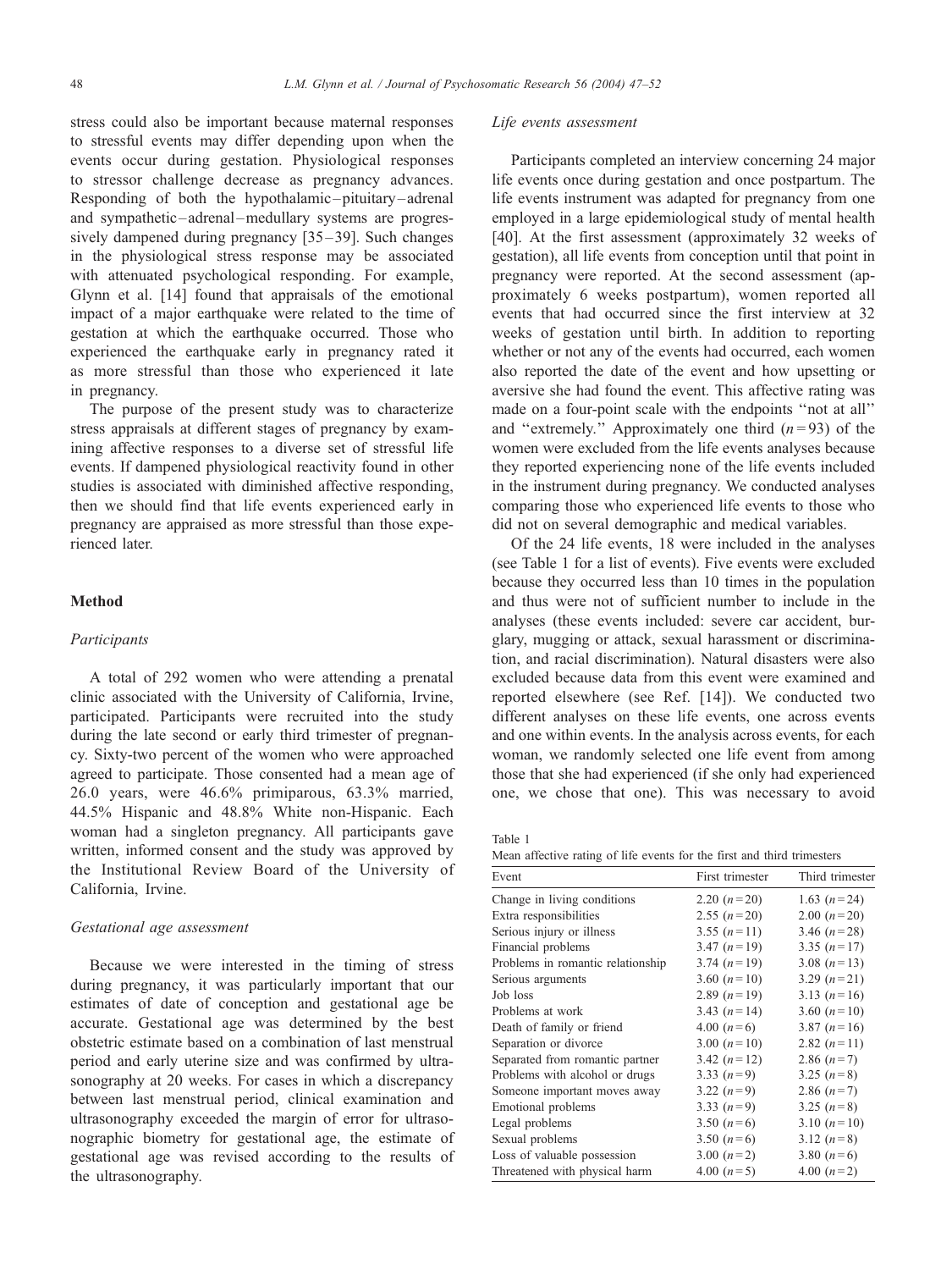problems of nonindependence — assuring that each woman contributed a rating of only one life event. After identifying an event, the affective rating of that particular event was transformed to a z score based on the distribution of all responses for that same event (responses from every participant who had experienced that event). The transformation to a standardized score was necessary because the mean rating of each event differed widely. For example, the death of a family member or friend had an average rating of 3.83 while the burden of extra heavy responsibilities had an average rating of 2.56. By standardizing each rating based on the distribution of ratings for that particular life event, we were able to compare responses to different life events with a range of reported severity. We then conducted an analysis of variance (ANOVA) to determine whether the trimester in which an event occurred was associated with the affective response to the event (z score).

For the within-event analysis, the mean affective response of all women who experienced a life event in the first trimester was compared to the mean response of all women who experienced the same life event in the third trimester. For example, the mean rating of all participants who experienced legal trouble during the first trimester was compared to the mean rating of all participants who experienced legal trouble during the third trimester. After calculating the means for each event, we then tested whether the number of times the rating for the first trimester exceeded that of the third trimester was greater than would be expected by chance. This second analysis determines whether a change in the emotional impact of life events during pregnancy is due to a change in the perception of a few life events only, or whether life events in general are perceived as less stressful later in pregnancy.

# Results

# Comparison of women with life events to those with no life events

Comparisons were conducted to examine whether the subset of women who experienced life events during pregnancy  $(n = 199)$  differed from those who had not experienced life events  $(n=93)$  on several demographic and medical factors.  $t$  Tests revealed that the two groups did not differ significantly in maternal age, parity or length of gestation (all  $t's < 1.17$ ;  $P's > .29$ ). Chi-square tests revealed no difference in the ethnic distribution or marital status between the study sample and the remainder of the sample (both  $\chi^2$ 's < 2.67;  $P$ 's > .45).

# Life events

The across-events analysis, which examined whether the standardized affective response scores to a range of life events differed depending on the timing of the event, confirmed that women who experienced life events early in pregnancy rated them as more stressful than those who experienced them later in pregnancy (see Fig. 1). A oneway ANOVA with trimester of pregnancy as the betweensubjects factor yielded a main effect of trimester with a first trimester mean z score of .14, a second trimester mean of .03 and a third trimester mean of  $-.34$  [ $F(2,196)$  = 4.77;  $P < 01$ ]. Post hoc comparisons determined that the first trimester mean was significantly higher than the third trimester mean (Sheffe´ test;  $P < .05$ ) while the second trimester mean did not differ statistically from the first trimester mean (Sheffé test;  $P = .82$ ) and was marginally significantly higher than the third trimester mean (Sheffé test;  $P = .07$ ).

The results of the second analysis within events are consistent with the results of the between-events analysis, suggesting that the emotional impact of specific life events declines as pregnancy progresses. Table 1 shows for each life event the mean affective response for the first and third trimesters. As expected, more often than predicted by chance, the first trimester rating exceeded the third trimester rating. In fact, for 14 out of the 18 life events, a specific stressor was reported to be less upsetting if it occurred during the third trimester than if it occurred during the first (binomial test;  $P < .05$ ). This analysis demonstrates the wide range of events for which perception of stress differs depending on stage of pregnancy.

#### Assessment of sociodemographic variables

Because ethnicity, parity and socioeconomic status could potentially influence stress appraisals [22,23,30,31,41], we included these variables in an ANCOVA. We entered parity (primiparous vs. multiparous), ethnicity (White non-Hispanic vs. all other ethnicities) and annual household income (income was measured with an ordinal scale ranging from  $1 = less than US$10,000 to 10 = over US$90,000$ as covariates in the model with trimester of life event



Fig. 1. Mean (and S.E.) stress appraisal during each trimester of pregnancy  $(N= 199)$ .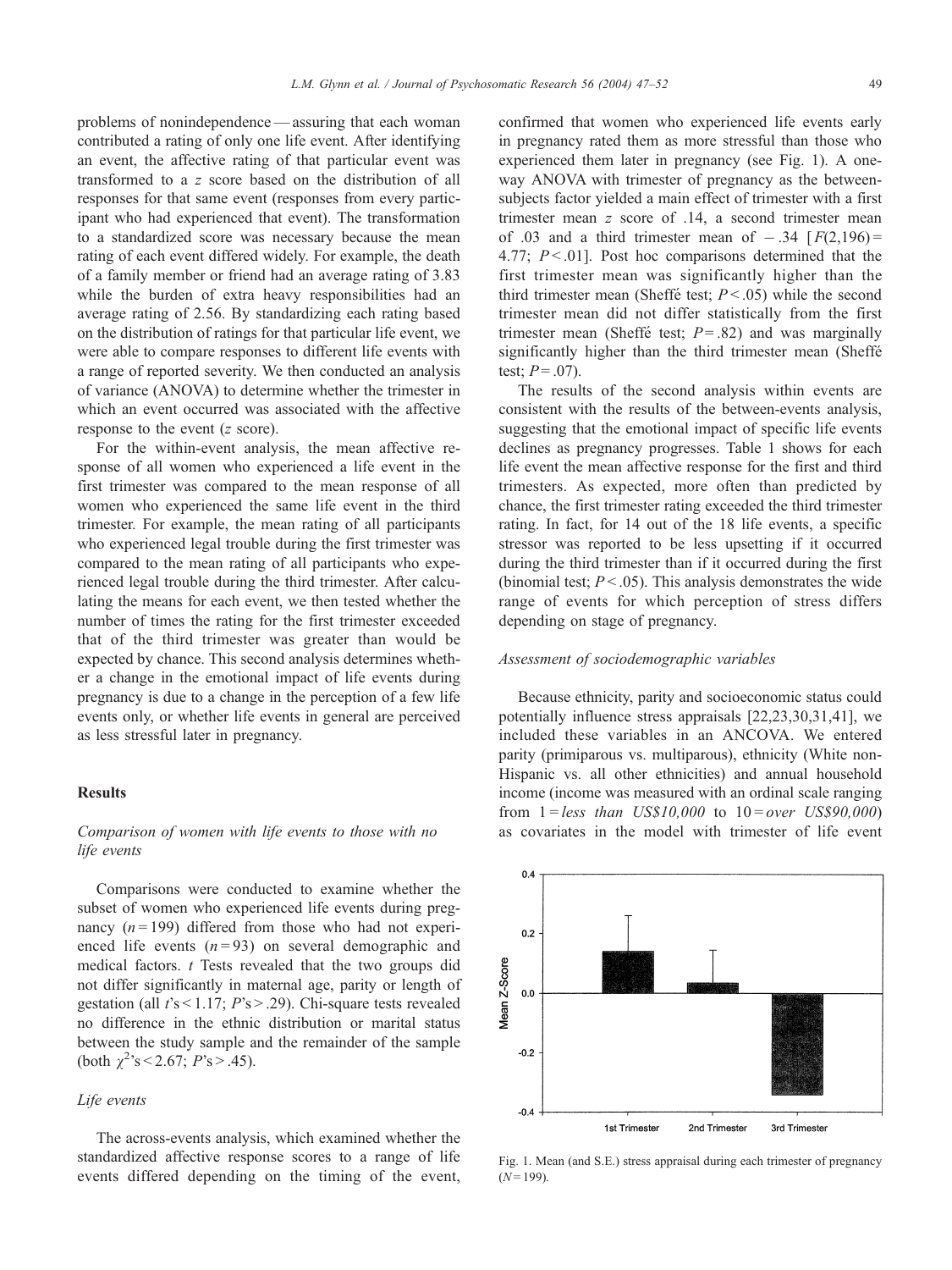occurrence. With the addition of the three covariates, the main effect of trimester of occurrence remained unaltered  $[F(2,189) = 4.90; P < .01]$ . First trimester stress appraisals were higher than third trimester appraisals. Parity was associated with stress appraisals  $(P < .01)$ , with primiparous women exhibiting lower ratings on average than multiparous women. Neither ethnicity nor household income showed a statistically significant association with stress appraisals (both  $P's > .4$ ).

# Do the different assessment periods account for the timing effects?

Because our life events appraisals were conducted both during pregnancy and during the postpartum period, and because mood (including depression and anxiety [42]) may differ systematically between these two periods, a final analysis was included to assure that emotional state at the time of assessment did not account for the differences in affective responses. An additional ANOVA was conducted including only those women who had provided the stress appraisals at the pregnancy interview (32 weeks of gestation). If systematic differences in mood between the assessment points did not account for the results, then the decline in stress appraisals should remain when the appraisals included in the analysis were limited to one assessment period. With the analysis of the 32-week subsample, the effect of timing on stress appraisals remained unchanged. Women who experienced the stressor in the first trimester rated it as more stressful than those who experienced it during the third trimester  $[F(2,150) = 4.26; P < .05]$ .

## **Discussion**

Our data suggest that emotional responding does change as pregnancy advances. Life events that are experienced later in pregnancy are perceived as less stressful than those that occur earlier. These findings extend those from a previous study showing that responses to the acute stress of a major earthquake decreased as pregnancy advanced [14]. The present data show that emotional responses to eighteen separate life events are attenuated later in pregnancy as well.

It is possible that the results could be associated with some sort of recall bias due to the fact that the number of days between the life event and the recall of that event was not consistent (there was a longer distance between event and recall for those events that occurred early in pregnancy compared to late). We believe that a recall bias associated with this difference does not provide a plausible explanation for our results. In order for a recall bias explanation to account for our results, it would have to postulate that the larger the distance between the negative event and the recall, the more severe the report of the event. Empirically, this does not appear to be the case. At least one study [43] has

shown that the tendency to overestimate the intensity of emotions from the more distant past does not exist.

There are both peripheral and central physiological changes during pregnancy that could account for the altered emotional responding we have documented. Pregnancy is associated with progressive changes in the endocrine, immune and cardiovascular systems [44 –47], and these peripheral changes affect responding to exogenous stressors [37,39,48]. For example, blood pressure, heart rate and catecholamine responses to stress are reduced during pregnancy [35–39]. It is possible that these peripheral changes have implications for central processes as well. Several experimental studies have demonstrated a role for hormones and cytokines in initiating changes in the major neurotransmitter systems [49–54]. In addition, there exist pregnancyassociated central changes that, in conjunction with or independently of the peripheral changes, could account for our findings. Recent nonhuman animal studies suggest that during pregnancy, changes in the neurotransmitter oxytocin may induce alterations in stress responses and anxietyrelated behavior [55,56].

The notion of critical periods during pregnancy is not new. For some time, it has been recognized that during certain periods of fetal development, especially early in gestation, insults and teratogens have particularly devastating consequences [33,34]. Because of pregnancy-related changes in maternal affect and physiology, the strength of the relation between stress and length of gestation may also depend, in part, on the timing of stress. Our findings suggest that the timing of stress in human pregnancy is important in determining its impact on affective responses. In addition, preliminary evidence suggests that early stress is more likely to result in shorter gestation than is later stress [14]. A failure to account for when the stress happens may result in a misestimation of the relation between stress and pregnancy outcome.

## Acknowledgments

This work was supported by USPS (NIH) grants HD-28413 and HD-40967.

## References

- [1] Barker DJP. Mothers, babies and health in later life. 2nd ed. Edinburgh: Churchill Livingstone, 1998.
- [2] Carmichael SL, Shaw GM. Maternal life event stress and congenital anomalies. Epidemiology 2000;11:30-5.
- [3] Meijer A. Child psychiatric sequelae of maternal war stress. Acta Psychiatr Scand 1985;72:505 – 11.
- [4] Nimby GT, Lundberg L, Sverger T, McNeil TF. Maternal distress and congenital malformations: do mothers of malformed fetuses have more problems? J Psychiatr Res 1999;33:291 – 301.
- [5] Stott DH. Follow-up study from birth of the effects of prenatal stresses. Dev Med Child Neurol 1973;15:770-87.
- [6] van Os J, Selton JP. Prenatal exposure to maternal stress and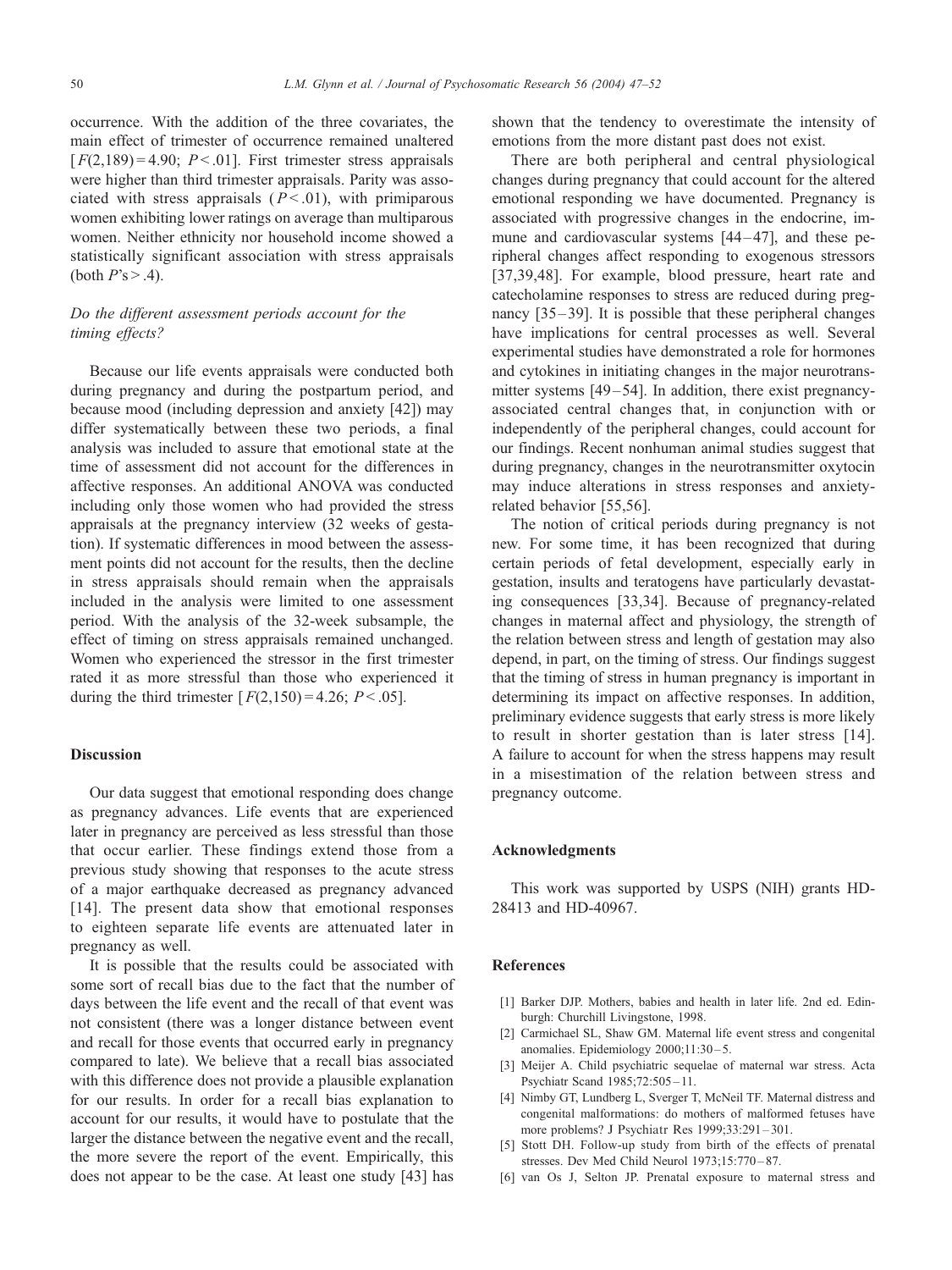subsequent schizophrenia: the May 1940 invasion of The Netherlands. Br J Psychiatry 1998;172:324-6.

- [7] O'Connor TG, Heron J, Golding J, Beveridge J, Glover V. Maternal antenatal anxiety and children's behavioral/emotional problems at 4 years: report from the Avon longitudinal study of parents and children. Br J Psychiatry 2002;180:502-8.
- [8] Copper RL, Goldenberg RL, Das A, Elder N, Swain M, Norman G, Ramsey R, Cotroneo P, Collins BA, Johnson F, Jones P, Meier AM. The preterm prediction study: maternal stress is associated with spontaneous preterm birth at less than thirty-five weeks' gestation. Am J Obstet Gynecol 1996;175:1286 – 92.
- [9] Hedegaard M, Henrikson TB, Secher NJ, Hatch M, Sabroe S. Do stressful life events affect duration of gestation and risk of preterm delivery? Am J Epidemiol 1996;7:339 – 45.
- [10] Paarlberg KM, Vingerhoets AJ, Passchier J, Dekker GA, Van Geijn HP. Psychosocial factors and pregnancy outcome: a review with emphasis on methodological issues. J Psychosom Res 1995;39:563 – 95.
- [11] Wadhwa PD, Sandman CA, Porto M, Dunkel-Schetter C, Garite TJ. The association between prenatal stress and infant birth weight and gestational age at birth: a prospective investigation. Am J Obstet Gynecol 1993;169:858-65.
- [12] Matthews TJ, Curtin SC, MacDorman MF. Infant mortality statistics from the 1998 period. Linked birth/infant death data set. National vital statistics reports. vol. 48. Hyattsville (MD): National Center for Health Statistics, 2000. pp.  $1-28$ .
- [13] Ventura SJ, Martin JA, Curtin SC, Matthews TJ. Births: final data for 1997. In: National vital statistics reports, . Hyattsville (MD): National Center for Health Statistics, 1999;vol. 47. pp. 1-94.
- [14] Glynn LM, Wadhwa PD, Dunkel-Schetter C, Chicz-DeMet A, Sandman CA. When stress happens matters: effects of earthquake timing on stress responsivity in pregnancy. Am J Obstet Gynecol 2001;184:  $637 - 42.$
- [15] Mutale T, Creed F, Maresh M, Hunt L. Life events and low birthweight— analysis by infants preterm and small for gestational age. Br J Obstet Gynaecol 1991;98:166 – 72.
- [16] Newton RW, Hunt LP. Psychosocial stress in pregnancy and its relation to low birth weight. Br Med J  $1984;288:1191-4$ .
- [17] Lobel M, Dunkel-Schetter C, Scrimshaw SC. Prenatal maternal stress and prematurity: a prospective study of socioeconomically disadvantaged women. Health Psychol 1992;11:32-40.
- [18] Rini CK, Dunkel-Schetter C, Wadhwa PD, Sandman CA. Psychological adaptation and birth outcomes: the role of personal resources, stress, and sociocultural context in pregnancy. Health Psychol 1999; 18:333 – 45.
- [19] Hoffman S, Hatch MC. Stress, social support and pregnancy outcome: a reassessment based on recent research. Paediatr Perinat Epidemiol 1996;5:380 – 405.
- [20] Lobel M. Conceptualizations, measurement, and effects of prenatal maternal stress on birth outcomes. J Behav Med 1994:17:225-73.
- [21] Braastad BO. Effects of prenatal stress on behavior of offspring of laboratory and farmed mammals. Appl Anim Behav Sci 1998;61:  $159 - 80.$
- [22] Zambrana RE, Dunkel-Schetter C, Collins NL, Scrimshaw SC. Mediators of ethnic-associated differences in infant birth weight. J Urban Health 1999;76:102-16.
- [23] Collins JW, Shay DK. Prevalence of low birth weight among Hispanic infants with United States-born and foreign-born mothers: the effect of urban poverty. Am J Epidemiol 1994;139:184 – 92.
- [24] Zambrana RE, Scrimshaw SCM, Collins N, Dunkel-Schetter C. Prenatal health behaviors and psychosocial risk factors in pregnant women of Mexican origin: the role of acculturation. Am J Public Health  $1997:87:1022 - 6.$
- [25] Tilden VP. The relation of selected psychosocial variables to single status of adult women during pregnancy. Nurs Res 1984;33:  $102 - 7.$
- [26] Cliver SP, Goldenberg RL, Cutter GR, Hoffman HJ, Copper RL, Gotlieb SJ, Davis RO. The relationships among psychosocial profile,

maternal size and smoking in predicting fetal growth retardation. Obstet Gynecol 1992;80:262 – 7.

- [27] Georgas J, Giakoumaki E, Georgoulias N, Koumandakis E, Kaskarelis D. Psychosocial stress and its relation to obstetrical complications. Psychother Psychosom 1984;41:200-6.
- [28] Paarlberg KM, Vingerhoets AJ, Passchier J, Heinen AGJJ. Smoking status in pregnancy is associated with daily stressors and low wellbeing. Psychol Health 1999;14:87 – 96.
- [29] Collins NL, Dunkel-Schetter C, Lobel M, Scrimshaw SC. Social support in pregnancy: psychosocial correlates of birth outcomes and postpartum depression. J Pers Soc Psychol 1993;65:1243 – 58.
- [30] Pagel MD, Smilkstein G, Regen H, Montano D. Psychosocial influences on new born outcomes: a controlled prospective study. Soc Sci Med 1990;30:597-604.
- [31] Seguin L, Potvin L, St. Denis M, Loiselle J. Chronic stressors, social support, and depression in pregnancy. Obstet Gynecol 1995; 85:583 – 9.
- [32] Lobel M, DeVincent CJ, Kaminer A, Meyer BA. The impact of prenatal maternal stress and optimistic disposition on birth outcomes in medically high-risk women. Health Psychol 2000;19:544 – 53.
- [33] Beckman DA, Brent R. Basic principles of teratology. In: Reece AE, Hobbins JC, Mahoney M.J., Petrie R.H., editors. Medicine of the fetus and mother. Philadelphia (PA): J.B. Lippincott, 1992. pp. 293 – 9.
- [34] Grimm VE. Effect of teratogenic exposure on the developing brain: research strategies and possible mechanisms. Dev Pharmacol Ther 1987;10:328 – 45.
- [35] Barron WM, Mujais SK, Zinaman M, Bravo EL, Lindheimer MD. Plasma catecholamine responses to physiologic stimuli in normal human pregnancy. Am J Obstet Gynecol 1986;154:80-4.
- [36] Matthews KA, Rodin J. Pregnancy alters blood pressure responses to psychological and physical challenge. Psychophysiology 1992;29:  $232 - 40.$
- [37] Nisell H, Hjemdahl P, Linde B, Lunell NO. Sypmpatho-adrenal and cardiovascular reactivity in pregnancy-induced hypertension: I. Responses to isometric exercise and a cold pressor test. Br J Obstet Gynaecol 1985;92:554 – 60.
- [38] Nisell H, Hjemdahl P, Linde B, Lunell NO. Sympathoadrenal and cardiovascular reactivity in pregnancy-induced hypertension: II. Responses to tilting. Am J Obstet Gynecol 1985;152:554 – 60.
- [39] Schulte HM, Weisner D, Allolio B. The corticotropin releasing hormone test in late pregnancy: lack of an adrenocorticotropin and cortisol response. Clin Endocrinol 1990;33:99 – 106.
- [40] Golding JM. Role occupancy and role-specific stress and social support as predictors of depression. Basic Appl Soc Psychol 1989;10:  $173 - 95.$
- [41] Kramer MS. Determinants of low birth weight: methodological assessment and meta-analysis. Bull World Health Organ 1987;65: 663 – 737.
- [42] Evans J, Heron J, Francomb H, Oke S, Golding J. Cohort study of depressed mood during pregnancy and after childbirth. BMJ 2001;323:257 – 60.
- [43] Levine LJ. Reconstructing memory for emotions. J Exp Psychol Gen 1997;126:165 – 77.
- [44] Monga M, Creasy RK. Cardiovascular and renal adaptation to pregnancy. In: Creasy RK, Resnick R, editors. Maternal – fetal medicine: principles and practice. Philadelphia (PA): Saunders, 1994. pp. 758 – 67.
- [45] Strelkauskas AJ, Davis IJ, Dray S. Longitudinal studies showing alternations in the levels and functional response of T and B lymphocytes in human pregnancy. Clin Exp Immunol 1972;32:531 – 9.
- [46] Szereday L, Varga P, Szekeres-Bartho J. Cytokine production by lymphocytes in pregnancy. Am J Reprod Immunol 1997;38:418 – 22.
- [47] Yen SC. Endocrinology of pregnancy. In: Creasy RK, Resnick R, editors. Maternal-fetal medicine: principles and practice. Philadelphia (PA): Saunders, 1994.
- [48] Chrousos GP, Torpy MB, Gold PW. Interactions between the